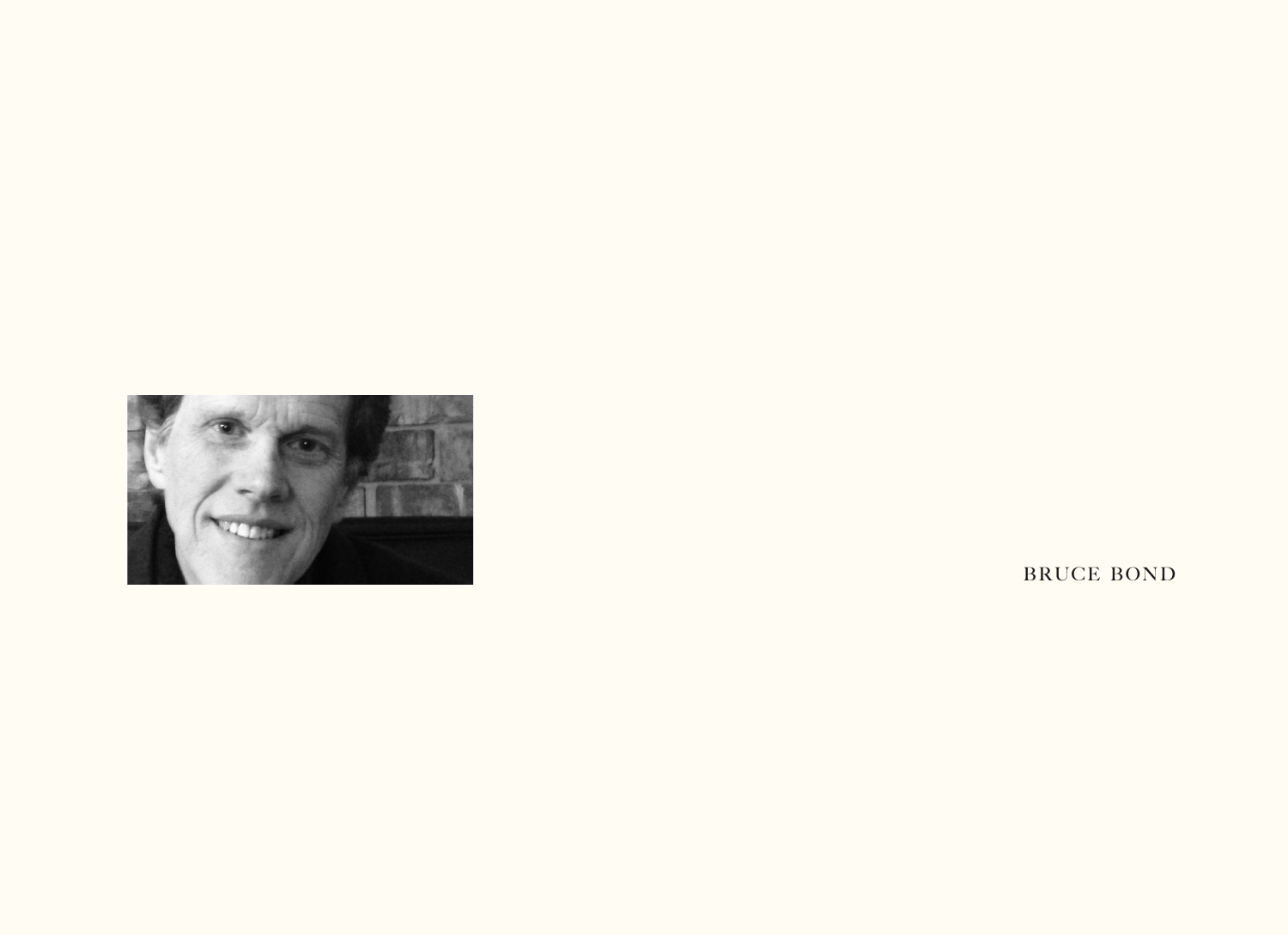## Monument for Another Country

Inside this black rock there is another. It bears no name. It is a man gone blind who stares at the Mekong Delta at night and sees a little farther. No star. No lantern. No vigil of clouds mirrored on the surface. Passports are useless here. As are numbers. Thousands turn to millions and then, well, who can swallow them. The rain that falls makes no sound, like a sniper in the arms of the mangrove branches. He cannot sleep because he must; he does because he mustn't. He figures, a body can take just so much. And then some more. The fire that falls never touches earth. Like a mother far away.